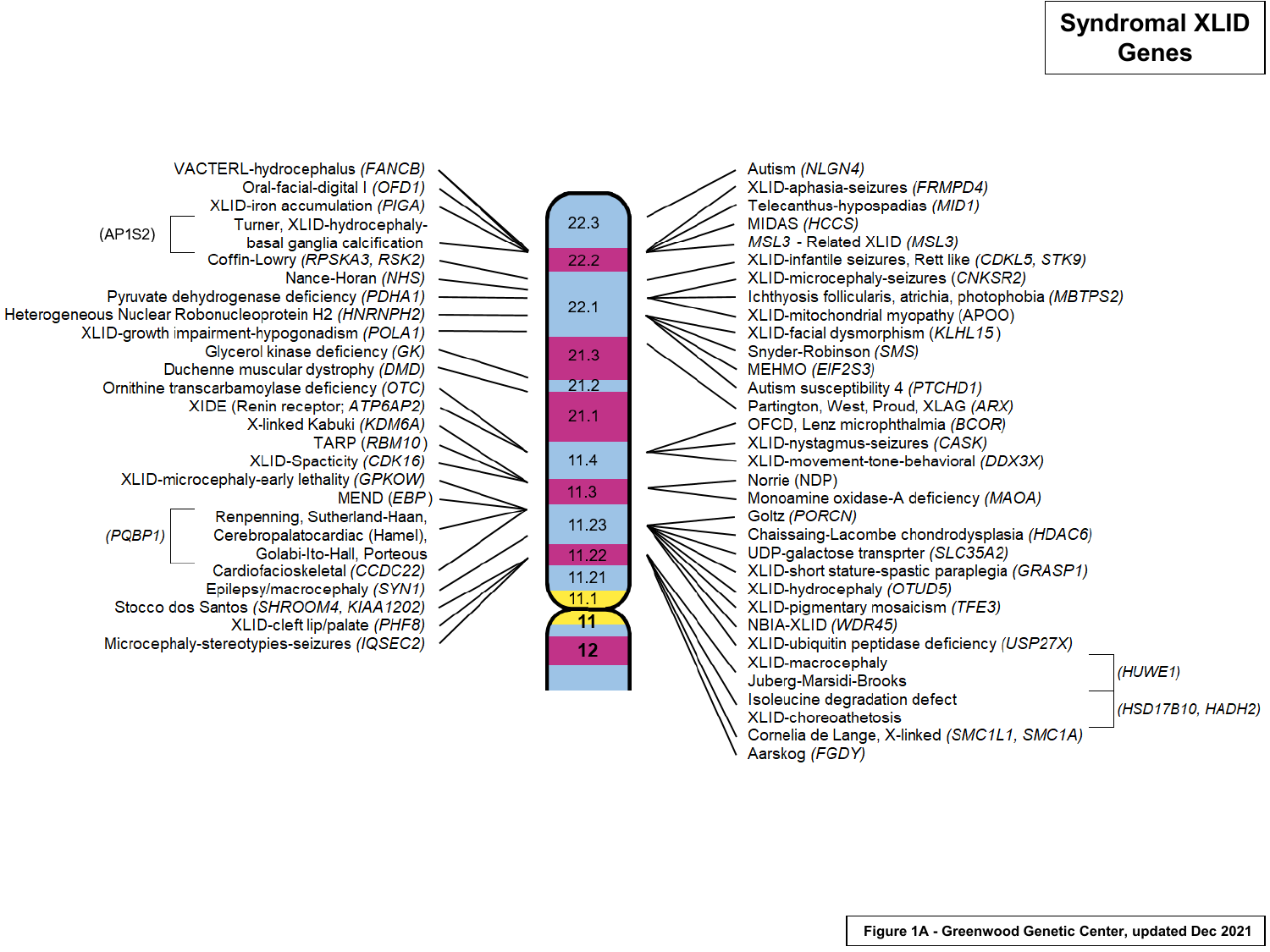

\*XLID-hypotonia-recurrent infections (MECP2 dup)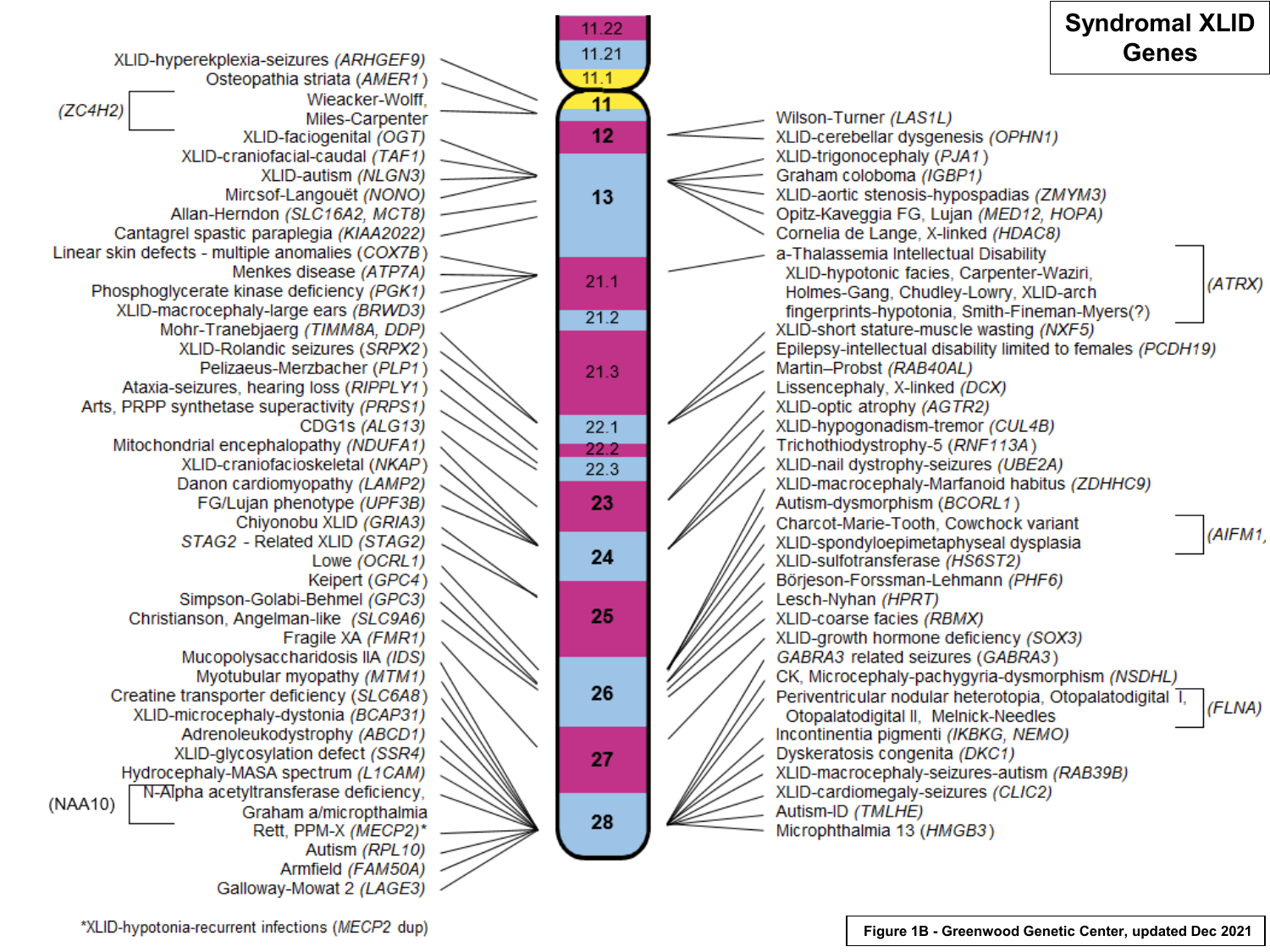## **Syndromal and nonsyndromal XLID Genes (Figures 1A, 1B and 3 combined) Bold = syndromal**



**Figure 1C - Greenwood Genetic Center, updated Dec 2021**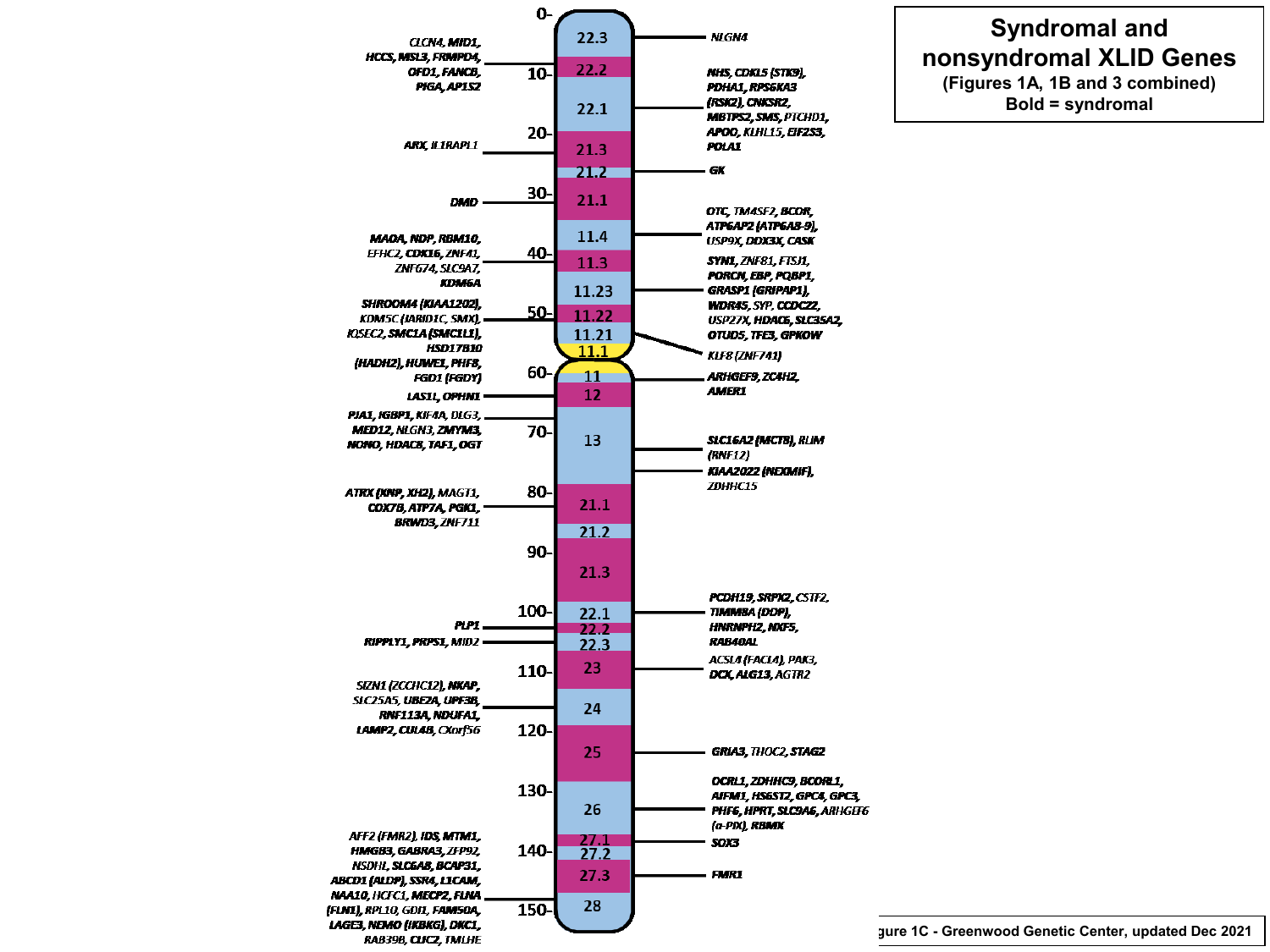## **Syndromal XLID (linkage limits)**